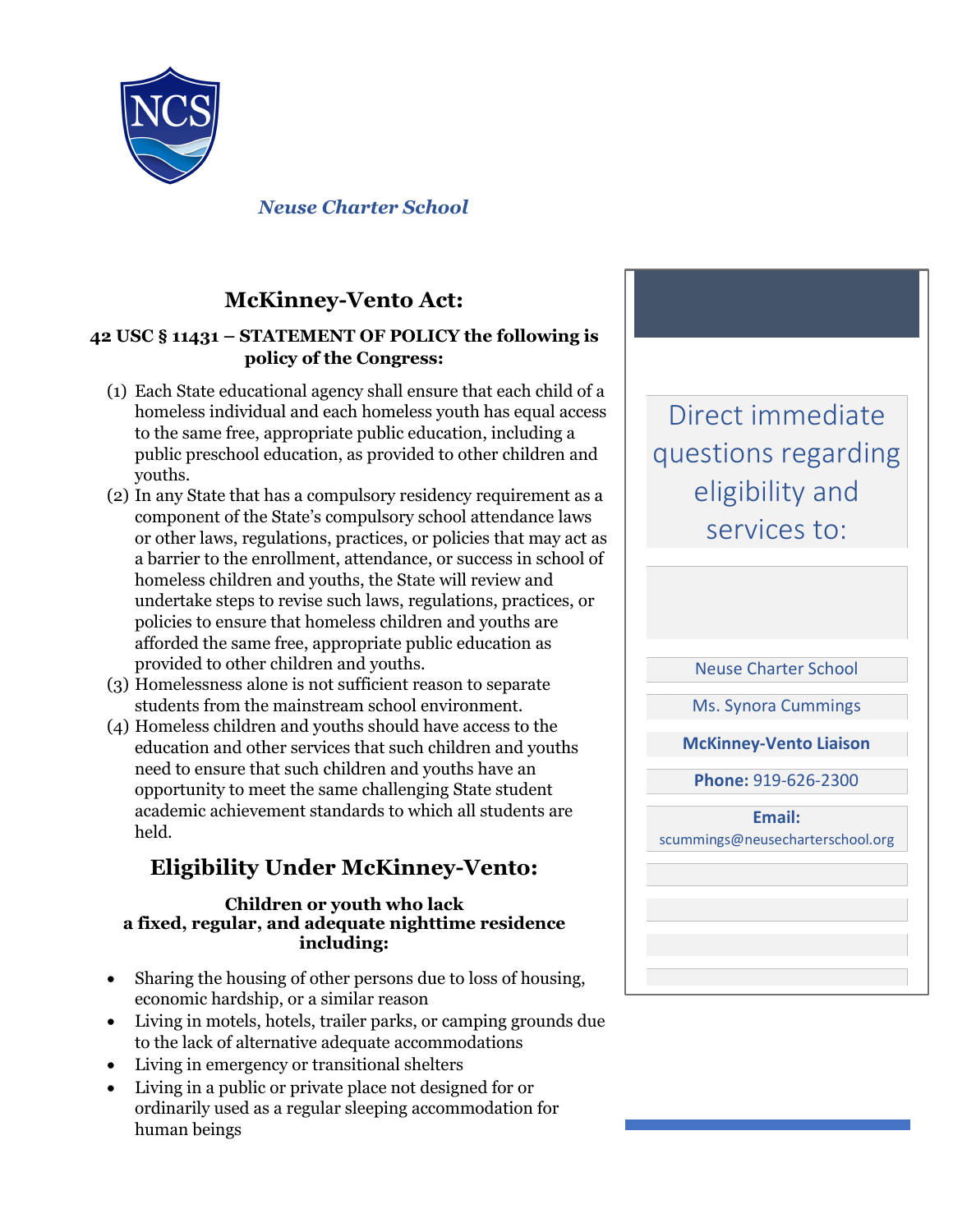

#### *Neuse Charter School*

- Living in cars, parks, public spaces, abandoned buildings, substandard housing, bus or train stations, or similar settings
- Migratory children living in the above circumstances
- Unaccompanied youth living in the above circumstances

### **Parent/Unaccompanied Homeless Youth Rights:**

#### **Unaccompanied homeless youth are ensured the same educational rights that the McKinney-Vento Act provides for other homeless students, which include the right to:**

- Enroll immediately, even if they do not currently have paperwork normally required for enrollment.
- Attend either the local attendance area school or the school of origin, with the placement decision based on the student's best interest.
- Remain in the school of origin for the duration of the homelessness or until the end of the school year in which the student becomes permanently housed.
- Receive transportation to and from the school of origin.
- Receive educational services, such as free school meals, Title I services, participate in gifted and talented programs, vocational education, alternative education, and any other services comparable to what housed students receive.
- Not be stigmatized or segregated on the basis of their status as homeless.

## *NCHE Parent Right Brochure:*

## *English & Spanish*

### **In addition to the provisions that apply to all homeless students, the McKinney-ento Act includes the following provisions specifically for unaccompanied homeless youth:**

- Unaccompanied homeless youth shall be immediately enrolled without proof of guardianship.
- During a dispute over school selection or enrollment, unaccompanied homeless youth shall receive a written statement explaining the school's decision, the youth's right to appeal the decision, and a referral to the local liaison.

# *NCHEP Youth Educational Rights Posters English & Spanish*